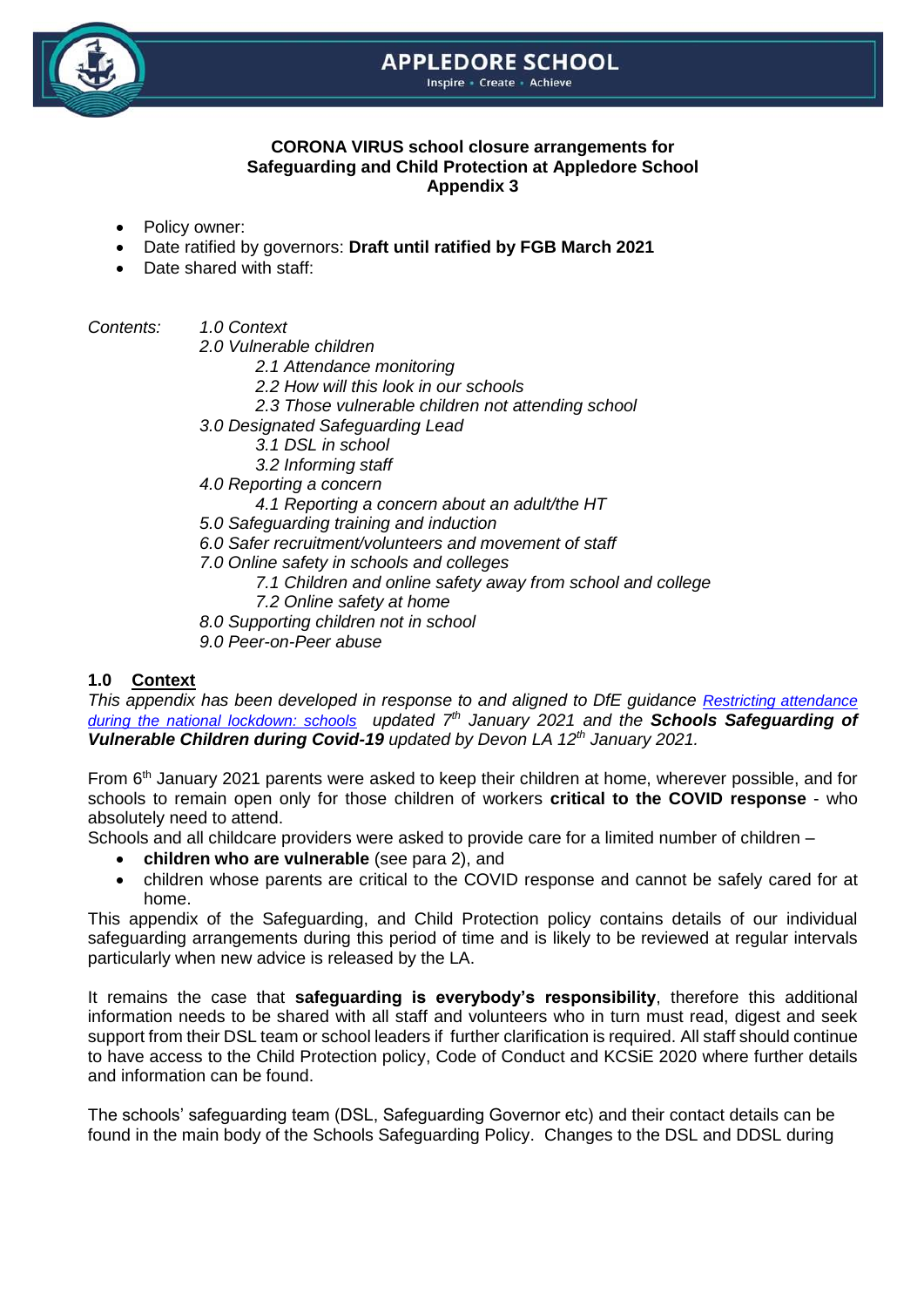these exceptional circumstances can be found in para 3 of this appendix. Any changes will be shared with all staff and volunteers of the school.

## **2.0 DfE Vulnerable children**

#### **As per Dec 31st 2020 - Vulnerable children and young people include those who:**

- are assessed as being in need under section 17 of the Children Act 1989, including children and young people who have a child in need plan, a child protection plan or who are a lookedafter child
- have an education, health and care (EHC) plan
- have been identified as otherwise vulnerable by educational providers or local authorities (including children's social care services), and who could therefore benefit from continued fulltime attendance, this might include:
	- o children and young people on the edge of receiving support from children's social care services or in the process of being referred to children's services
	- o adopted children or children on a special guardianship order
	- o those at risk of becoming NEET ('not in employment, education or training')
	- o those living in temporary accommodation
	- o those who are young carers
	- $\circ$  those who may have difficulty engaging with remote education at home (for example due to a lack of devices or quiet space to study)
	- o care leavers
	- $\circ$  others at the provider and local authority's discretion including pupils and students who need to attend to receive support or manage risks to their mental health

School leaders must also consider the health, safety and wellbeing of staff and all other children attending the setting. If a child is unwell, or showing the symptoms of Coronavirus (as defined by current government guidelines) or the school has information that parents are not following current government guidelines they will expect the child to remain at home and offer provision and support remotely informing relevant partner agencies. This will include establishing regular contact with the family until such time as they have adhered to guidelines enabling the now well or symptom free child to return to school. Leaders will use their professional discretion, working with any partner agencies and LA officers should other exceptional circumstances exist whereby a child compromises the health, wellbeing or safety of staff or other children.

Appledore School will continue to work with and support children's social workers to help protect vulnerable children. This includes working with and supporting children's social workers and the local authority virtual school head (VSH) for looked-after and previously looked-after children. If current plans and support packages exist for these pupils the school will continue to provide for these as best as possible in conjunction with the relevant agencies. The lead person for this will be: the designated teacher for LAC.

There is an expectation that vulnerable children who have a social worker will attend an education setting, so long as they do not have underlying health conditions that put them at risk. In circumstances where a parent does not want to bring their child to an education setting, and their child is considered vulnerable, the social worker and school will explore the reasons for this directly with the parent. Where parents are concerned about the risk of the child contracting CORONAVIRUS, Appledore School or the social worker will talk through these anxieties with the parent/carer following the advice set out by Public Health England. We will encourage our vulnerable children and young people to attend school, including remotely if needed.

# **2.1 Recording attendance**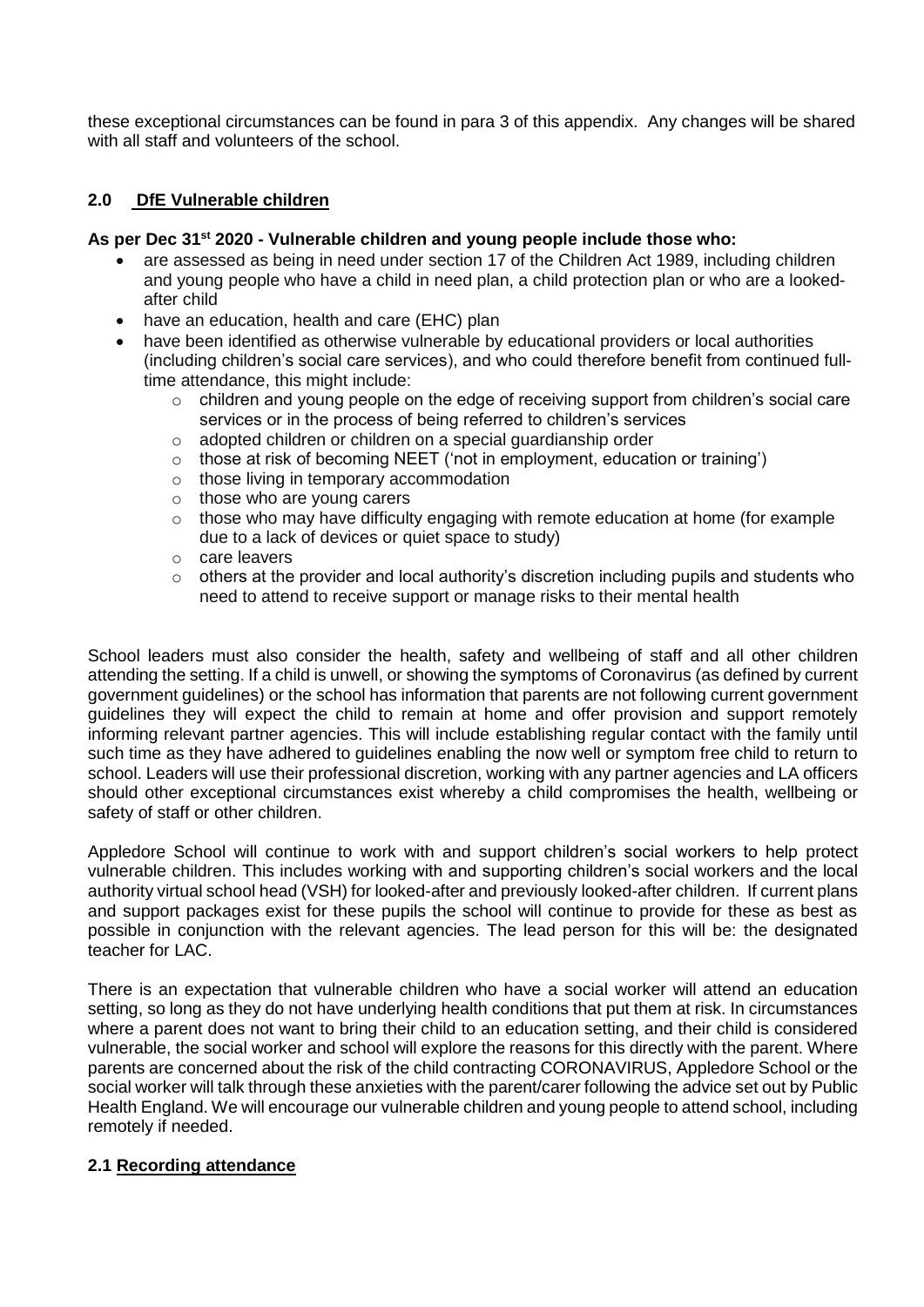All schools should continue to record attendance in the register. Schools should follow up on absences of the pupils who are expected to be in school, but where a parent wishes for their child to be absent, it is expected that schools will authorise the absence during this national lockdown period. Absence will not be penalised.

Where schools grant a leave of absence to a vulnerable child or young person they should still speak to parents and carers, and social workers (where applicable) to explore the reasons for this and any concerns raised. The discussions should focus on the welfare of the child or young person and ensuring that the child or young person is able to access appropriate education and support while they are at home.

## **2.2 Children deemed vulnerable pupils** ([Definition](https://www.gov.uk/government/publications/coronavirus-covid-19-maintaining-educational-provision/guidance-for-schools-colleges-and-local-authorities-on-maintaining-educational-provision))

All schools and colleges are expected to allow and strongly encourage vulnerable children and young people to attend. Parents or carers of vulnerable children and young people are strongly encouraged to take up the place.

As vulnerable children are still expected to attend school full-time, they should not be marked as Code X unless they are shielding, self-isolating or quarantining in accordance with Public Health England / Government advice. If the parent of a vulnerable child wishes their child to be absent, the parent should let the school know. It is expected that schools will grant applications for leave of absence given the exceptional circumstances. This should be recorded as Code C (leave of absence authorised by the school) unless another authorised absence code is more applicable.

If the setting feel that the child is at risk, or other welfare concerns exist, then the school must escalate their concerns appropriately to other agencies.

### **2.3 Children of critical workers**

Parents whose work is critical to the coronavirus (COVID-19) and EU transition response include those who work in health and social care and in other key sectors outlined in [DfE guidance](https://www.gov.uk/government/publications/coronavirus-covid-19-maintaining-educational-provision/guidance-for-schools-colleges-and-local-authorities-on-maintaining-educational-provision). This group includes pupils where at least one parent or carer is a critical worker and whilst the expectation is that children will be kept at home if they can, the pupil may go to school or college if required. Schools should speak to parents to identify children of critical workers who need to go to school, and on which day or days a place is needed. Schools should use Code X on days or half days when a place is not required, or on any occasion when the child is self-isolating or quarantining because of coronavirus (COVID-19).

However, where the child of a critical worker is expected to attend a session and does not do so, the school should record the absence as Code C (leave of absence authorised by the school) unless another authorised absence code is more applicable.

### **2.4 Pupils who are not defined as vulnerable or critical worker children as above**

All pupils who are not eligible to be in school should be marked as Code X. They are not attending because they are following public health advice.

Children or young people who are clinically extremely vulnerable are advised not to attend school at this time. ([Guidance](https://www.gov.uk/government/publications/guidance-on-shielding-and-protecting-extremely-vulnerable-persons-from-covid-19/guidance-on-shielding-and-protecting-extremely-vulnerable-persons-from-covid-19#education-settings)) Pupils following this guidance should receive Code X. However if it is agreed that a pupil in this category should attend school, then normal attendance and or Code C marks (unless another authorised absence code is more applicable) should be used.

# **3.0 Designated Safeguarding Lead (DSL)**

Appledore School has a Designated Safeguarding Lead (DSL) and a Deputy DSL. During this extra ordinary situation their contact details are as follows: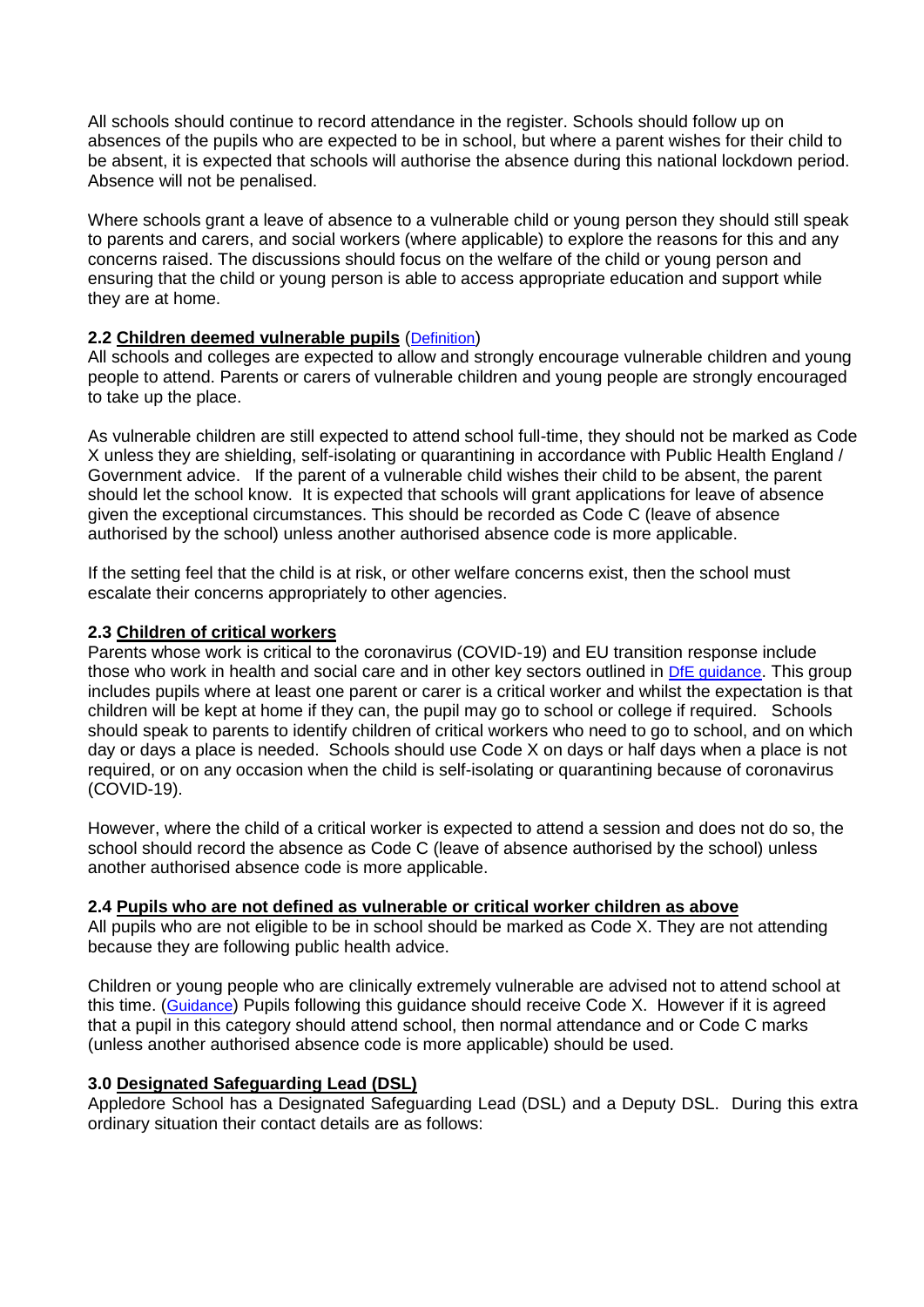| <b>Role</b>                                                                  | <b>Name</b>              | <b>Contact</b><br>Number 1 | <b>Contact</b><br><b>Number 2</b> | <b>Email</b>                          |
|------------------------------------------------------------------------------|--------------------------|----------------------------|-----------------------------------|---------------------------------------|
| Designated<br>Safeguarding<br>Lead                                           | Jeremy<br>Cooper         | 01237<br>474365            |                                   | Jeremy.cooper@appledoreprimary.co.uk  |
| Deputy<br>Designated<br>Safeguarding<br>Lead                                 | Julie<br><b>McMorine</b> | 01237<br>474365            |                                   | Julie.mcmorine@appledoreprimary.co.uk |
| Deputy<br>Designated<br>Safeguarding<br>Lead<br>complete/add if<br>necessary |                          |                            |                                   |                                       |
| Deputy<br>Designated<br>Safeguarding<br>Lead<br>complete/add if<br>necessary |                          |                            |                                   |                                       |

### **3.1 DSL cover in school**

The optimal scenario is to have a trained DSL (or deputy) available on site. Where this is not the case a trained DSL (or deputy) will be available to be contacted via phone or online video - for example when working from home. Where a trained DSL (or deputy) is not on site, in addition to the above, a senior leader will assume responsibility for co-ordinating safeguarding on site. This might include updating and managing access to child protection records and liaising with the offsite DSL (or deputy) and as required liaising with children's social workers where they require access to children in need and/or to carry out statutory assessments at the school or college.

### **3.2 Informing staff**

It is important that all school staff and volunteers have access to a trained DSL (or deputy), or the named school leader, Appledore School will inform all staff and volunteers of changes to the details above.

Therefore, each day staff on site will be made aware of who that person is and how to speak to them. The DSL will continue to engage with social workers and attend all multi-agency meetings, which can be done remotely or seek support and liaise with Early Help professionals.

Any changes to the DSL on duty will also be shared with those staff working from home via email. School will also have a daily information board sharing the DSL and safeguarding contacts for the day for all staff working on site.

Any changes to the Safeguarding team details will also be shared with Babcock LDP and Devon County Council.

### **4.0 Reporting a concern**

Where staff have a concern about a child, they should continue to follow the process outlined in the school Safeguarding Policy which can be done remotely via email or through telephone. In the unlikely event that a member of staff cannot access any electronic system from home, they should email the Designated Safeguarding Lead, Headteacher or Safeguarding contact. This will ensure that the concern is received. Staff are reminded of the need to report any concern immediately and without delay. All staff should refresh themselves of the contact details for their local children's social care service MASH 0345 155 1071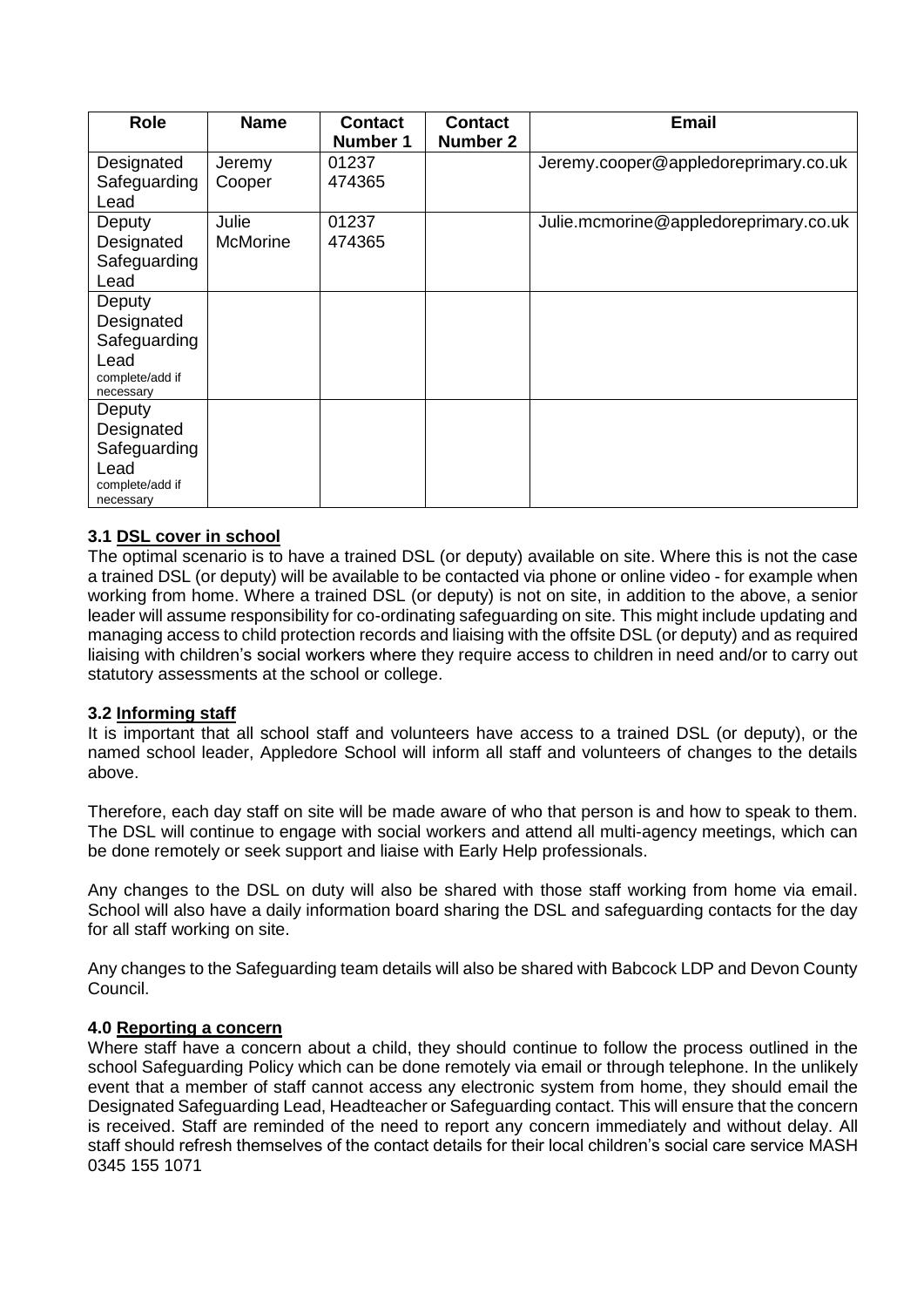## **4.1 Reporting a concern about an adult/the HT**

Where staff are concerned about an adult working with children in the school, they should report the concern to the Headteacher. If there is a requirement to make a notification to the Headteacher whilst away from school, this should be done verbally and followed up with an email to the Headteacher immediately.

Concerns around the Headteacher should be directed to the Chair of Governors: Richard Thomas 01237 474365.

### **5.0 Safeguarding training and induction**

DSL training will continue to be available virtually, therefore it is important that any staff that are acting within a DSL or DDSL capacity undertakes appropriate level of training. All school staff must continue to have safeguarding training and have read part 1 of Keeping Children Safe in Education (2020), DSLs should ensure they communicate with staff any new local arrangements, so they know what to do if they are worried about a child. This should be achieved through emails and similar electronic means.

Where new staff or volunteers are recruited they will continue to be provided with a safeguarding induction by the Headteacher.

### **6.0 Safer recruitment/volunteers and movement of staff**

It remains essential that people who are unsuitable are not allowed to enter the children's workforce or gain access to children. When recruiting new staff, Appledore School will continue to follow the relevant safer recruitment processes for their setting, including, as appropriate, relevant sections in part 3 of Keeping Children Safe in Education (2020) (KCSIE).

In response to CORONAVIRUS, the Disclosure and Barring Service (DBS) has made changes to its guidance on standard and enhanced DBS ID checking to minimise the need for face-to-face contact. Where Appledore School are utilising volunteers, we will continue to follow the checking and risk assessment process as set out in paragraphs 183 -188 of KCSIE. Under **no circumstances** will a volunteer who has not been checked be left unsupervised or allowed to work in regulated activity. Appledore School will continue to follow the legal duty to refer to the DBS anyone who has harmed or poses a risk of harm to a child or vulnerable adult. Full details can be found at paragraph 179 of KCSIE. Appledore School will continue to consider and make referrals to the Teaching Regulation Agency (TRA) as per paragraph 182 of KCSIE and the TRA's 'Teacher misconduct advice for making a referral. During the coronavirus period all referrals should be made by emailing [Misconduct.Teacher@education.gov.uk](mailto:Misconduct.Teacher@education.gov.uk) Whilst acknowledging the challenge of the current National emergency, it is essential from a safeguarding perspective that any school is aware, on any given day, which staff/volunteers will be in the school or college, and that appropriate checks have been carried out, especially for anyone engaging in regulated activity. As such, Appledore School will continue to keep the single central record (SCR) up to date as outlined in paragraphs 164 to 173 in KCSIE.

Where movement of staff within a Federation or Trust to a school that is not their normal place of work is required, schools should seek assurance from the Multi-Academy Trust or Federation HR Manager or equivalent Senior Leader that the member of staff has received appropriate safeguarding training and all pre-employment safeguarding requirements are in place. They should be identified as a visitor and do not need to be recorded within the SCR.

Upon arrival, they must have access to a copy of the receiving setting's child protection policy, confirmation of local processes and confirmation of DSL arrangements and contact details.

### **7.0 Online safety in schools and colleges**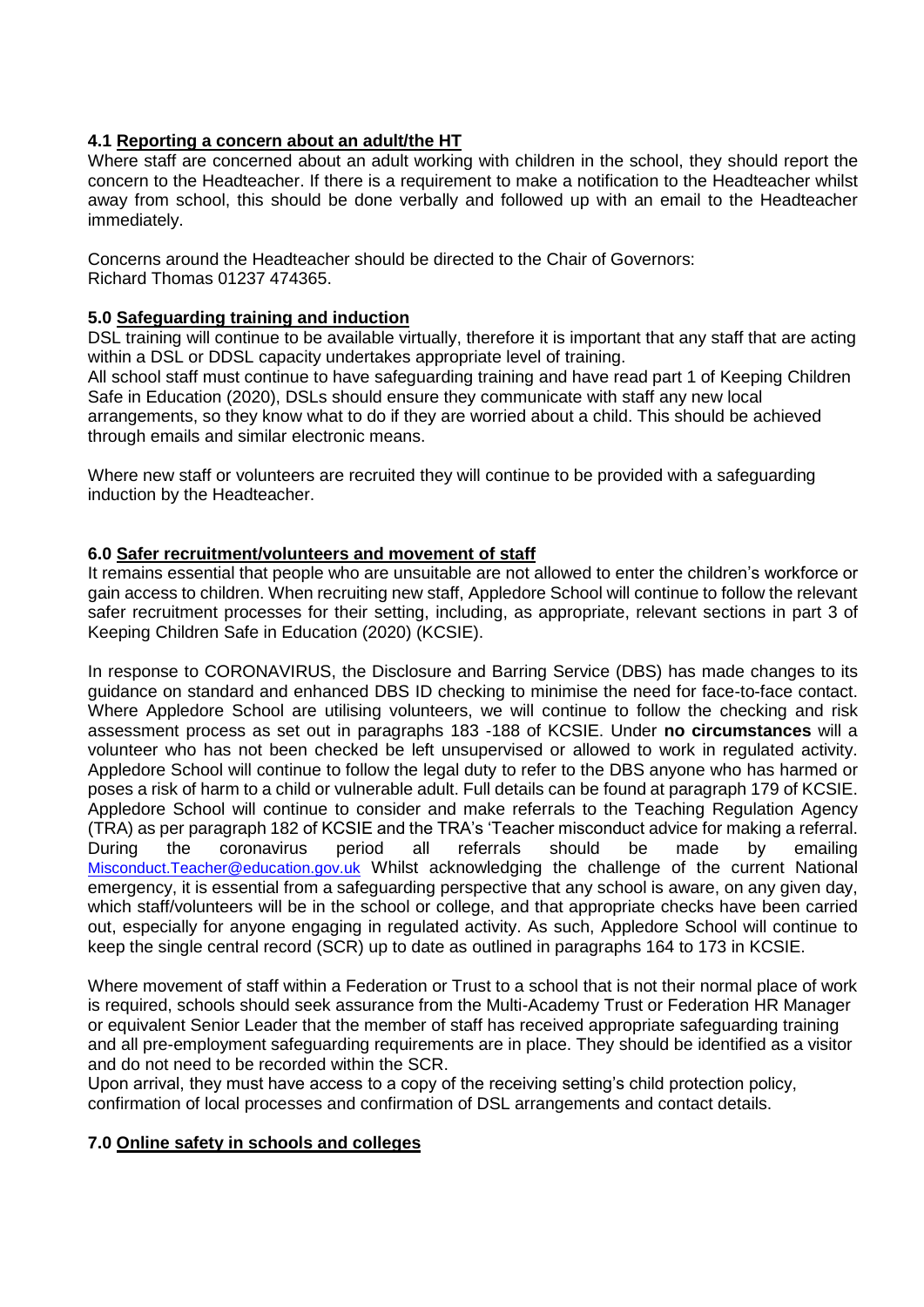Appledore School will continue to provide a safe environment, including online. This includes the use of an online filtering system. Where students are using computers in school, appropriate supervision will be in place.

## **7.1 Children and online safety away from school and college**

It is important that all staff who interact with children, including online, continue to look out for signs a child may be at risk or suffering abuse. Any such concerns should be dealt with as per the Child Protection Policy and where appropriate referrals should still be made to children's social care and as required, to the police. Online teaching should follow the same principles as set out in the code of conduct.

Appledore School will ensure any use of online learning tools and systems is in line with privacy and data protection/GDPR requirements. Below are some things to consider when delivering virtual lessons, especially where webcams are involved:

- No 1:1s, groups only, unless as a result of risk assessments confirmed with the Headteacher.
- Staff and children must wear suitable clothing, as should anyone else in the household.
- Any computers used should be in appropriate areas be mindful of picture in backgrounds.
- The live class should be recorded so that if any issues were to arise, the video can be reviewed.
- Live classes should be kept to a reasonable length of time, or the streaming may prevent the family 'getting on' with their day.
- Language must be professional and appropriate, including any family members in the background.
- Staff must only use platforms agreed by school leaders
- Staff should record the length, time, date and attendance of any sessions held.

### **7.2 Online safety at home**

School will continue to support parents, sharing online safety information, websites and resources for them to utilise on the school website and in school communications and updates. E.g. links to CEOPs, ThinkUKnow.

### **8.0 Supporting children not in school**

Appledore School is committed to ensuring the safety and wellbeing of all its children. Where the DSL has identified a child to be on the edge of social care support, or who would normally receive pastoraltype support in school, they should ensure that a robust communication plan is in place for that child or young person. Details of this plan must be recorded, as should a record of contact have made. The communication plans can include; remote contact, phone contact, door-step visits (if appropriately risk assessed). Other individualised contact methods should be carefully considered, ideally working with families, and recorded.

Appledore School and its DSL will work closely with all stakeholders to maximise the effectiveness of any communication plan. Any such plan must be reviewed at least weekly and where concerns arise, the DSL will consider any referrals as appropriate. The school will share safeguarding messages on its website and social media pages. Appledore School recognises that school is a protective factor for children and young people, and the current circumstances, can affect the mental health of pupils and their parents and carers

All staff at need to be aware of this in setting expectations of pupils' work where they are at home. Appledore School will ensure that where we care for children of critical workers and